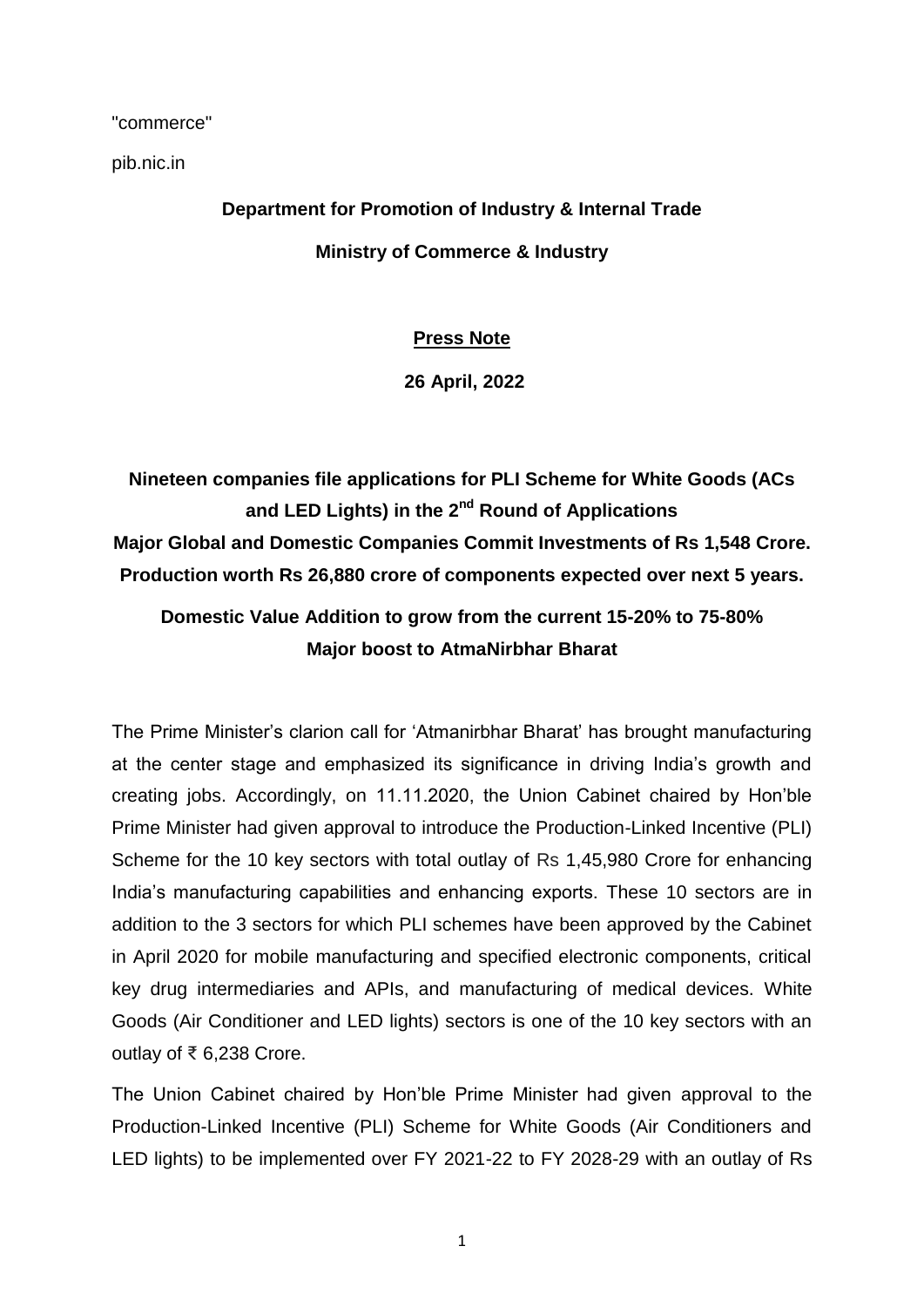6238 Crore on 7<sup>th</sup> April 2021. The Scheme was notified by DPIIT on 16.04.2021. The Scheme Guidelines were published on 4<sup>th</sup> June 2021.

The PLI Scheme on White Goods is designed to create complete component ecosystem for Air Conditioners and LED Lights Industry in India and make India an integral part of the global supply chains. The Scheme extends an incentive of 6% to 4% on reducing basis on incremental sales for a period of five (5) years subsequent to the base year and one year of gestation period. Domestic Value Addition is expected to grow from the current 15-20% to 75-80%.

Initially, online applications were received from  $15<sup>th</sup>$  June 2021 till  $15<sup>th</sup>$  September 2021. Total 52 companies had filed their application. After evaluation of all the applications, 42 applicants with committed investment of Rs 4,614 crore were selected as beneficiaries under the PLI scheme.

Additional applications were invited under Clause 9.2 of the Scheme Guidelines for investments. The on-line application window for the Second round of applications was open for the period from the 10<sup>th</sup> March to 25<sup>th</sup> April, 2022.

In this period 19 companies have filed their applications with committed investments of Rs 1,548 crore. This includes 8 companies for AC components and 11 companies for LED Lights. Over the next 5 years, these 19 companies are expected to achieve production of about Rs 26,880 crore of components of ACs and LED Lights and generate direct employment of 5,522 persons.

Several companies like LG Electronics, Mitsubishi Electric, Adani Copper Tubes, Jindal Poly films, Crompton Greaves, Wipro, Zeco Aircon, Starion India and Swaminathan Enterprises are among companies which have applied for manufacturing components of Air conditioners and LED Lights.

Applications have been filed for production of components which are not manufactured in India presently with sufficient capacity. For Air Conditioners, companies will be manufacturing copper tubing, compressors, control assemblies for IDU or ODU, Heat Exchangers and BLDC motors among other components. Similarly, for LED Lights, LED Chip packaging, LED Drivers, LED Engines, LED Light Management Systems and Metallized films for capacitors etc. will be manufactured in India.

2